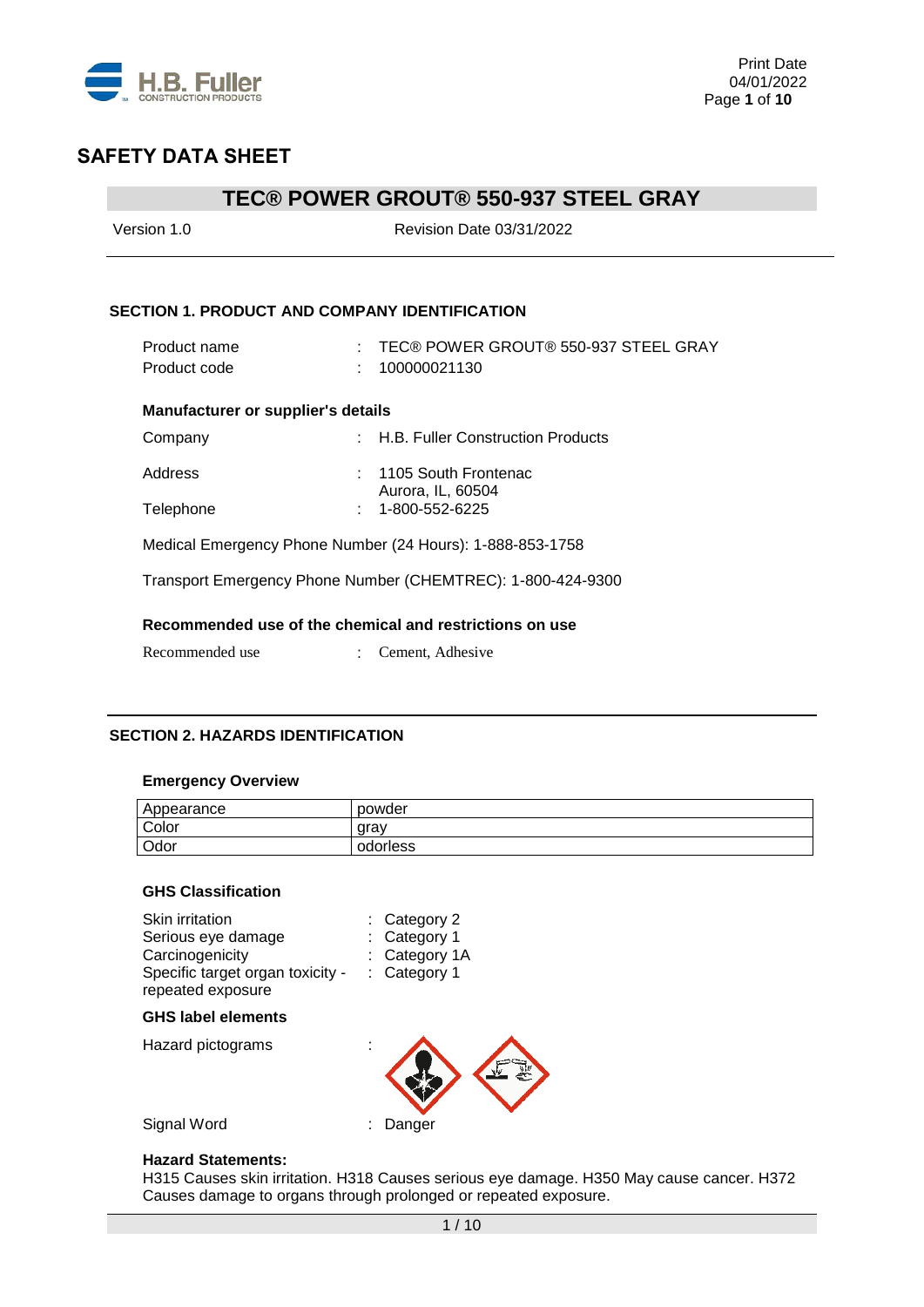

### **TEC® POWER GROUT® 550-937 STEEL GRAY**

Version 1.0 Revision Date 03/31/2022

#### **Precautionary Statements:**

**Prevention:** P201 Obtain special instructions before use. P202 Do not handle until all safety precautions have been read and understood. P260 Do not breathe dust. P264 Wash skin thoroughly after handling. P270 Do not eat, drink or smoke when using this product. P280 Wear protective gloves/ protective clothing/ eye protection/ face protection.

**Response:** P302 + P352 IF ON SKIN: Wash with plenty of soap and water. P305 + P351 + P338 + P310 IF IN EYES: Rinse cautiously with water for several minutes. Remove contact lenses, if present and easy to do. Continue rinsing. Immediately call a POISON CENTER/ doctor. P308 + P313 IF exposed or concerned: Get medical advice/ attention. P332 + P313 If skin irritation occurs: Get medical advice/ attention. P362 Take off contaminated clothing and wash before reuse. **Storage:** P405 Store locked up.

**Disposal:** P501 Dispose of contents/ container to an approved waste disposal plant.

#### **Potential Health Effects**

| <b>Carcinogenicity:</b> |                                                           |                                                                |
|-------------------------|-----------------------------------------------------------|----------------------------------------------------------------|
| <b>IARC</b>             | Group 1: Carcinogenic to humans<br>quartz $(SiO2)$        | 14808-60-7                                                     |
|                         | Group 2B: Possibly carcinogenic to humans                 |                                                                |
|                         | titanium dioxide                                          | 13463-67-7                                                     |
| <b>OSHA</b>             | equal to 0.1% is on OSHA's list of regulated carcinogens. | No component of this product present at levels greater than or |
| <b>NTP</b>              | Known to be human carcinogen                              |                                                                |
|                         | quartz $(SiO2)$                                           | 14808-60-7                                                     |

#### **SECTION 3. COMPOSITION/INFORMATION ON INGREDIENTS**

Substance / Mixture : Mixture

#### **Hazardous ingredients**

| Chemical name                                                                    | CAS-No.    | Concentration [%] |
|----------------------------------------------------------------------------------|------------|-------------------|
| quartz (SiO2)                                                                    | 14808-60-7 | $30 - 50$         |
| Cement, alumina, chemicals                                                       | 65997-16-2 | $30 - 50$         |
| plaster of Paris                                                                 | 26499-65-0 | $5 - 10$          |
| calcium carbonate                                                                | 471-34-1   | $5 - 10$          |
| titanium dioxide                                                                 | 13463-67-7 | 1 - 5             |
| A set of the contract of the set of the field of the contract of the contract of |            |                   |

Actual concentration is withheld as a trade secret

#### **SECTION 4. FIRST AID MEASURES**

General advice : In the case of accident or if you feel unwell, seek medical advice immediately.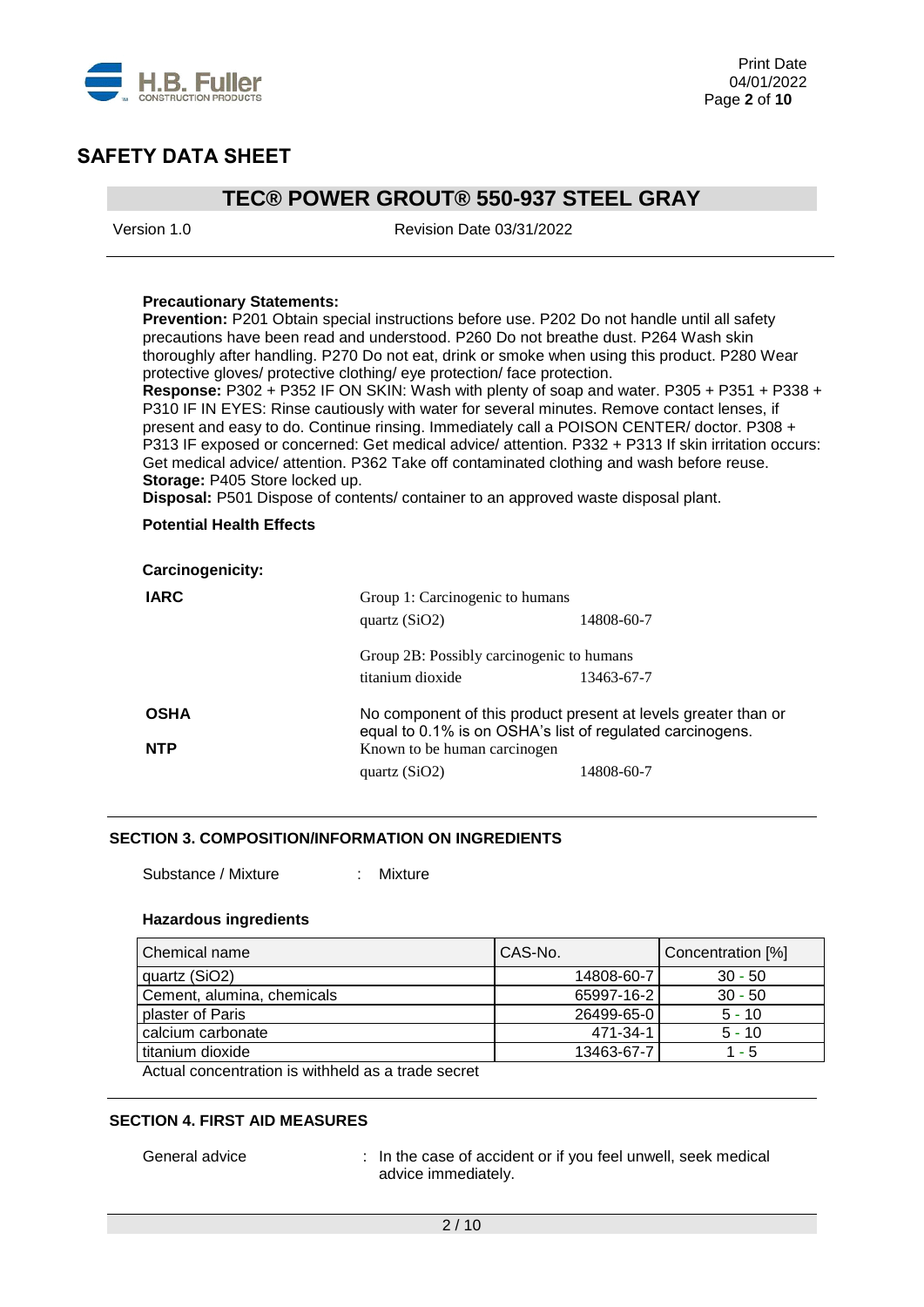

|                         | <b>TEC® POWER GROUT® 550-937 STEEL GRAY</b>                                                                                                                                                                             |
|-------------------------|-------------------------------------------------------------------------------------------------------------------------------------------------------------------------------------------------------------------------|
| Version 1.0             | <b>Revision Date 03/31/2022</b>                                                                                                                                                                                         |
| If inhaled              | $:$ If inhaled<br>Remove person to fresh air. If signs/symptoms continue, get<br>medical attention.<br>Oxygen or artificial respiration if needed.                                                                      |
| In case of skin contact | : Wash off with soap and water.<br>Remove contaminated clothing. If irritation develops, get<br>medical attention.                                                                                                      |
| In case of eye contact  | : Flush eyes with water at least 15 minutes. Get medical<br>attention if eye irritation develops or persists.                                                                                                           |
| If swallowed            | : Do not induce vomiting. Seek medical attention if symptoms<br>develop. Provide medical care provider with this SDS.<br>If conscious, drink plenty of water.<br>Never give anything by mouth to an unconscious person. |

### **SECTION 5. FIRE-FIGHTING MEASURES**

| Suitable extinguishing media                                          | : Use water spray, alcohol-resistant foam, dry chemical or<br>carbon dioxide.                                                                                                                                         |
|-----------------------------------------------------------------------|-----------------------------------------------------------------------------------------------------------------------------------------------------------------------------------------------------------------------|
| Unsuitable extinguishing<br>media                                     | : None known.                                                                                                                                                                                                         |
| Specific hazards during fire<br>fighting                              | : Avoid generating dust; fine dust dispersed in air in sufficient<br>concentrations, and in the presence of an ignition source is a<br>potential dust explosion hazard.<br>No hazardous combustion products are known |
| Hazardous combustion<br>products<br>Specific extinguishing<br>methods | : No hazardous combustion products are known                                                                                                                                                                          |
| Further information                                                   | : Use extinguishing measures that are appropriate to local<br>circumstances and the surrounding environment.                                                                                                          |
| Special protective equipment<br>for fire-fighters                     | : Wear an approved positive pressure self-contained breathing<br>apparatus in addition to standard fire fighting gear.                                                                                                |

### **SECTION 6. ACCIDENTAL RELEASE MEASURES**

| Personal precautions,<br>protective equipment and<br>emergency procedures | : Refer to protective measures listed in sections 7 and 8.                              |
|---------------------------------------------------------------------------|-----------------------------------------------------------------------------------------|
| Environmental precautions                                                 | : Prevent product from entering drains.<br>Should not be released into the environment. |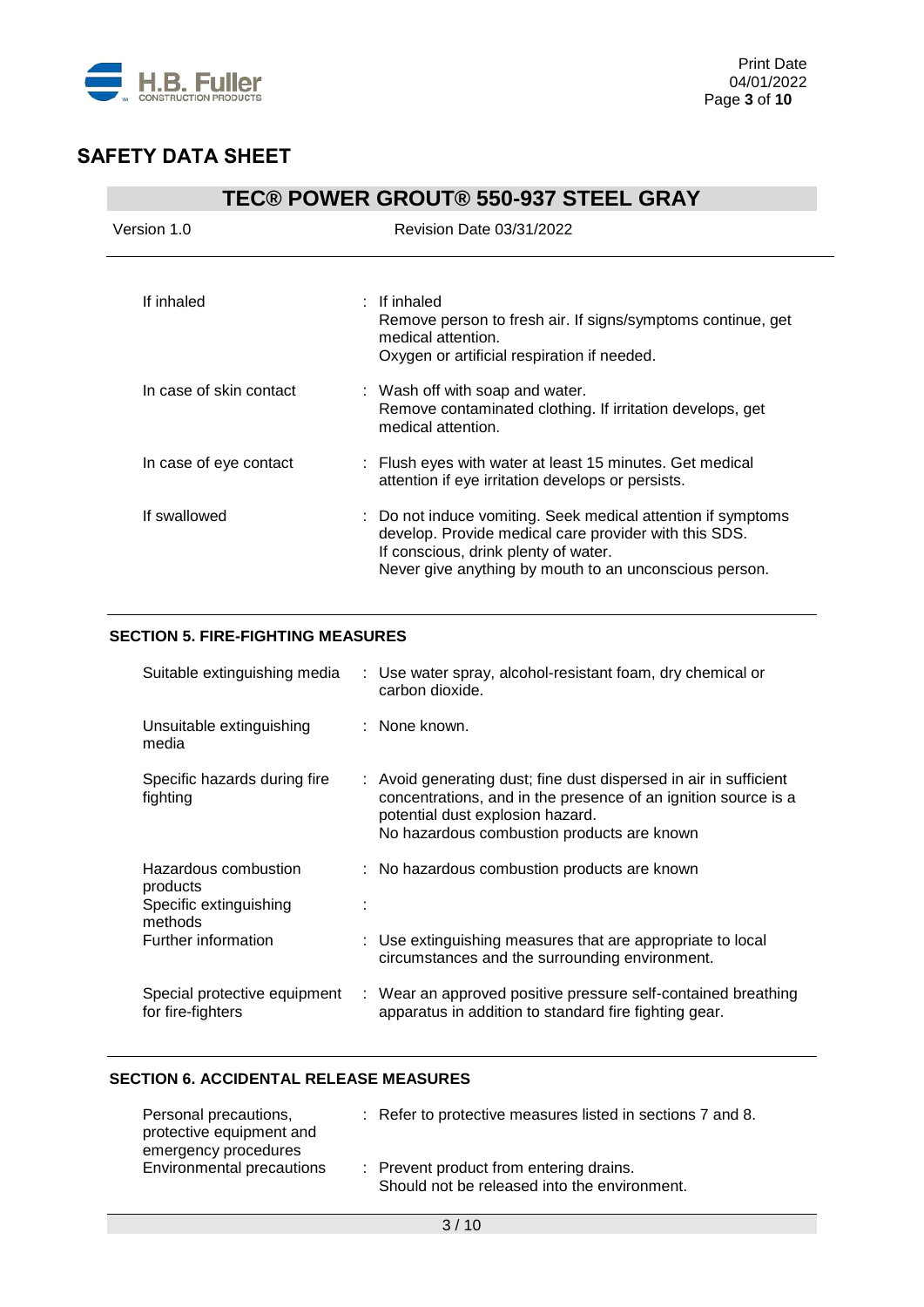

# **TEC® POWER GROUT® 550-937 STEEL GRAY**

| Version 1.0                                              | <b>Revision Date 03/31/2022</b>                                                                                                                                                                                                                                                                |
|----------------------------------------------------------|------------------------------------------------------------------------------------------------------------------------------------------------------------------------------------------------------------------------------------------------------------------------------------------------|
| Methods and materials for<br>containment and cleaning up | : Use approved industrial vacuum cleaner for removal.<br>Do not use compressed air for cleaning purposes.<br>Dust deposits should not be allowed to accumulate on<br>surfaces, as these may form an explosive mixture if they are<br>released into the atmosphere in sufficient concentration. |
| <b>SECTION 7. HANDLING AND STORAGE</b>                   |                                                                                                                                                                                                                                                                                                |
| Local/Total ventilation                                  | : Use only with adequate ventilation.                                                                                                                                                                                                                                                          |
| Advice on safe handling                                  | : Avoid creating dust.<br>Dry powders can build static electricity charges when<br>subjected to the friction of transfer and mixing operations.<br>Take precautionary measures against static discharges.<br>Provide for appropriate exhaust ventilation and dust collection<br>at machinery.  |
| Conditions for safe storage                              | : Keep tightly closed in a dry and cool place.                                                                                                                                                                                                                                                 |
| Materials to avoid                                       | No special restrictions on storage with other products.                                                                                                                                                                                                                                        |

### **SECTION 8. EXPOSURE CONTROLS/PERSONAL PROTECTION**

### **Ingredients with workplace control parameters**

| Components    | CAS-No.    | Value type<br>(Form of<br>exposure)                 | Control<br>parameters /<br>Permissible<br>concentration | <b>Basis</b>     |
|---------------|------------|-----------------------------------------------------|---------------------------------------------------------|------------------|
| quartz (SiO2) | 14808-60-7 | <b>TWA</b><br>(Respirable<br>particulate<br>matter) | $0.025$ mg/m3                                           | <b>ACGIH</b>     |
|               |            | TWA (total<br>dust)                                 | 30 mg/m3<br>/ %SiO2+2                                   | OSHA Z-3         |
|               |            | TWA<br>(respirable)                                 | $10$ mg/m $3$<br>/ %SiO2+2                              | OSHA Z-3         |
|               |            | TWA<br>(respirable)                                 | 250 mppcf<br>/%SiO2+5                                   | OSHA Z-3         |
|               |            | TWA<br>(Respirable<br>dust)                         | $0.05$ mg/m $3$                                         | <b>NIOSH REL</b> |
|               |            | TWA<br>(Respirable<br>fraction)                     | $0.1$ mg/m $3$                                          | OSHA P0          |
|               |            | TWA                                                 | $0.05$ mg/m $3$                                         | OSHA Z-1         |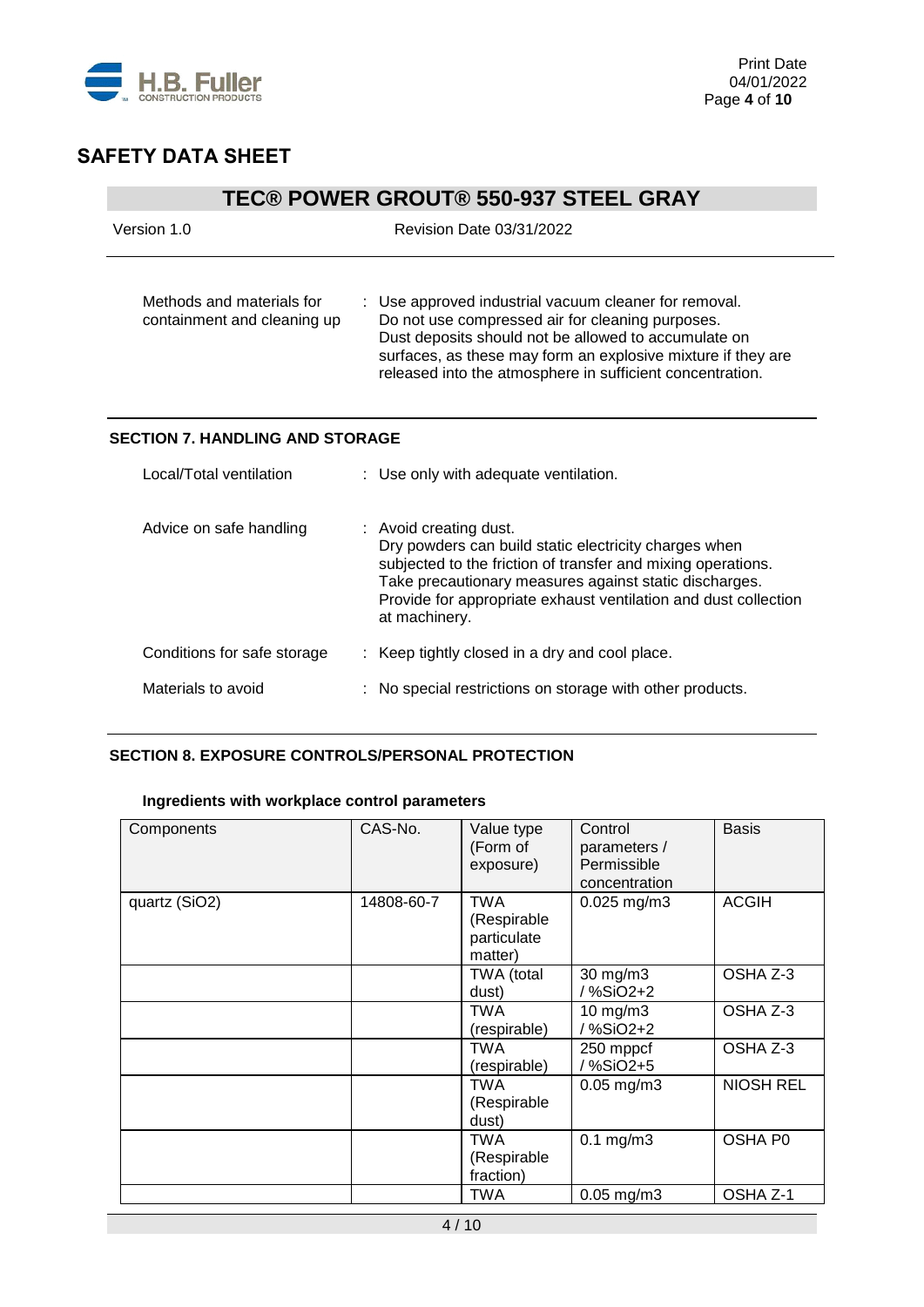

# **TEC® POWER GROUT® 550-937 STEEL GRAY**

Version 1.0 Revision Date 03/31/2022

|                   |            | (Respirable<br>dust)                        |                |                     |
|-------------------|------------|---------------------------------------------|----------------|---------------------|
|                   |            | PEL<br>(Respirable<br>dust)                 | $0.05$ mg/m3   | <b>CAL PEL</b>      |
|                   |            | <b>TWA</b><br>(respirable<br>dust fraction) | $0.1$ mg/m $3$ | OSHA P0             |
| plaster of Paris  | 26499-65-0 | <b>TWA</b><br>(Respirable)                  | $5$ mg/m $3$   | <b>NIOSH REL</b>    |
|                   |            | TWA (total)                                 | 10 mg/m3       | <b>NIOSH REL</b>    |
|                   |            | TWA (total<br>dust)                         | 15 mg/m3       | OSHA Z-1            |
|                   |            | <b>TWA</b><br>(respirable<br>fraction)      | $5$ mg/m $3$   | OSHA Z-1            |
|                   |            | <b>TWA (Total</b><br>dust)                  | 15 mg/m3       | OSHA P0             |
|                   |            | <b>TWA</b><br>(respirable<br>dust fraction) | $5$ mg/m $3$   | OSHA P0             |
|                   |            | PEL (Total<br>dust)                         | $10$ mg/m $3$  | <b>CAL PEL</b>      |
|                   |            | <b>PEL</b><br>(respirable<br>dust fraction) | $5$ mg/m $3$   | <b>CAL PEL</b>      |
| calcium carbonate | 471-34-1   | PEL (Total<br>dust)                         | $10$ mg/m $3$  | <b>CAL PEL</b>      |
|                   |            | PEL<br>(respirable<br>dust fraction)        | $5$ mg/m $3$   | <b>CAL PEL</b>      |
| titanium dioxide  | 13463-67-7 | <b>TWA</b>                                  | 10 mg/m3       | <b>ACGIH</b>        |
|                   |            | TWA (total<br>dust)                         | 15 mg/m3       | OSHA <sub>Z-1</sub> |
|                   |            | TWA (Total)                                 | 10 mg/m3       | OSHA P0             |
|                   |            | <b>TWA (Total</b><br>dust)                  | 10 mg/m3       | OSHA P0             |

**Engineering measures** : Use local exhaust ventilation or other engineering controls to minimize exposures.

### **Personal protective equipment**

| Respiratory protection | : Use respiratory protection unless adequate local exhaust<br>ventilation is provided or exposure assessment demonstrates<br>that exposures are within recommended exposure guidelines. |
|------------------------|-----------------------------------------------------------------------------------------------------------------------------------------------------------------------------------------|
| Filter type            | : Particulates type                                                                                                                                                                     |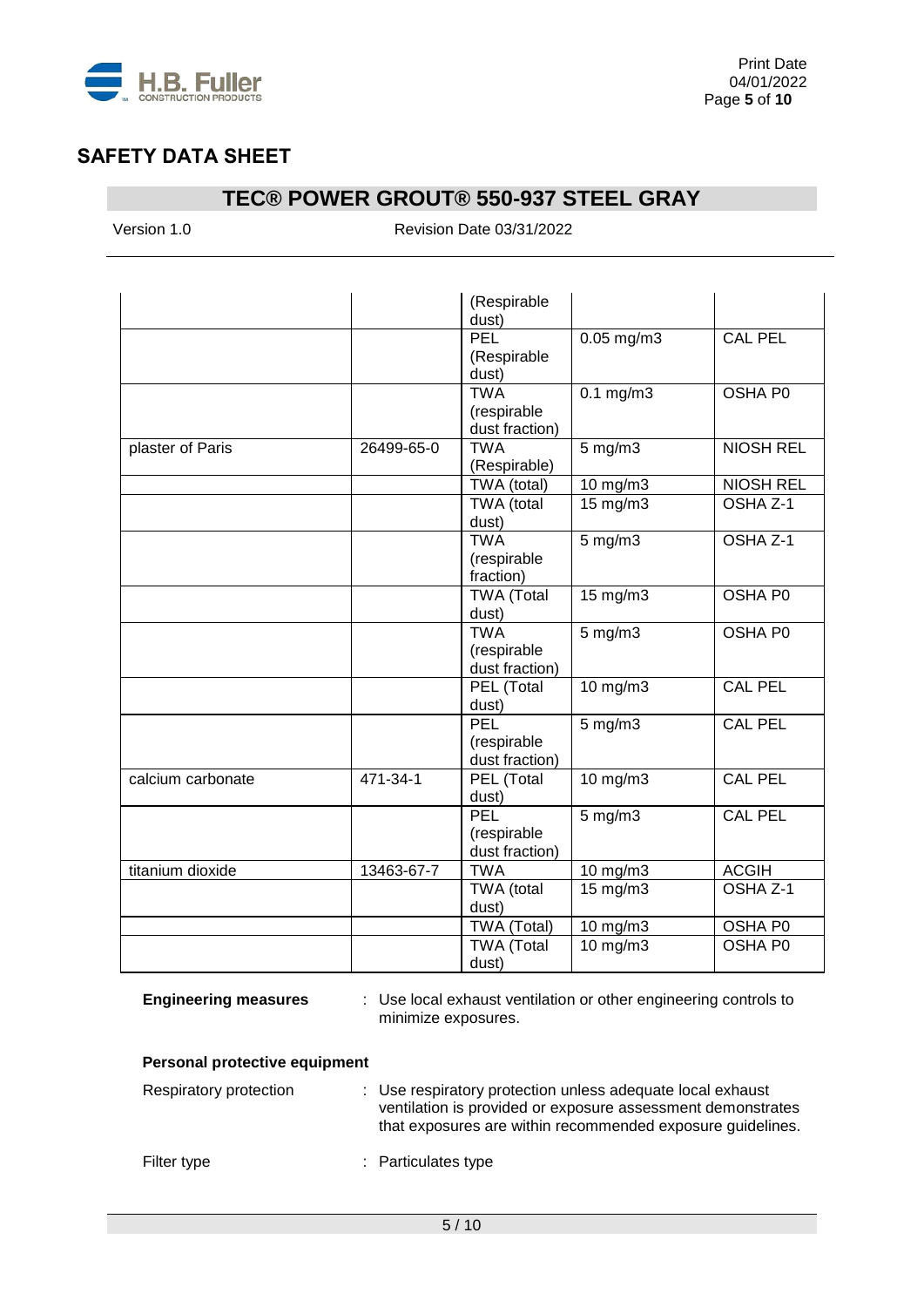

# **TEC® POWER GROUT® 550-937 STEEL GRAY**

| Version 1.0                                   | <b>Revision Date 03/31/2022</b>                                                                                         |
|-----------------------------------------------|-------------------------------------------------------------------------------------------------------------------------|
| Hand protection<br>Material<br>Eye protection | : butyl-rubber<br>: Safety glasses with side-shields                                                                    |
| Skin and body protection                      | : Long sleeved clothing<br>Remove and wash contaminated clothing before re-use.<br>Skin should be washed after contact. |
| Protective measures                           | : Avoid contact with skin.                                                                                              |
| Hygiene measures                              | : Avoid contact with skin, eyes and clothing.                                                                           |

### **SECTION 9. PHYSICAL AND CHEMICAL PROPERTIES**

| Appearance<br>Color<br>Odor<br><b>Odor Threshold</b> | powder<br>gray<br>odorless<br>no data available                 |
|------------------------------------------------------|-----------------------------------------------------------------|
|                                                      | $:$ is not determined                                           |
|                                                      | : is not determined                                             |
| Evaporation rate<br>Upper explosion limit            | not applicable<br>Upper flammability limit<br>is not determined |
| Lower explosion limit                                | : Lower flammability limit<br>is not determined                 |
| Density<br>Solubility(ies)                           | : 11.0 lb/gal                                                   |
| Water solubility                                     | is not determined                                               |
| Partition coefficient: n-<br>octanol/water           | not applicable                                                  |
| Autoignition temperature                             | $:$ is not determined                                           |
| Viscosity<br>Viscosity, kinematic                    | not applicable                                                  |

### **SECTION 10. STABILITY AND REACTIVITY**

| <b>Chemical stability</b>             | : The product is chemically stable.                   |
|---------------------------------------|-------------------------------------------------------|
| Possibility of hazardous<br>reactions | : Hazardous polymerization does not occur.            |
| Hazardous decomposition<br>products   | : No decomposition if stored and applied as directed. |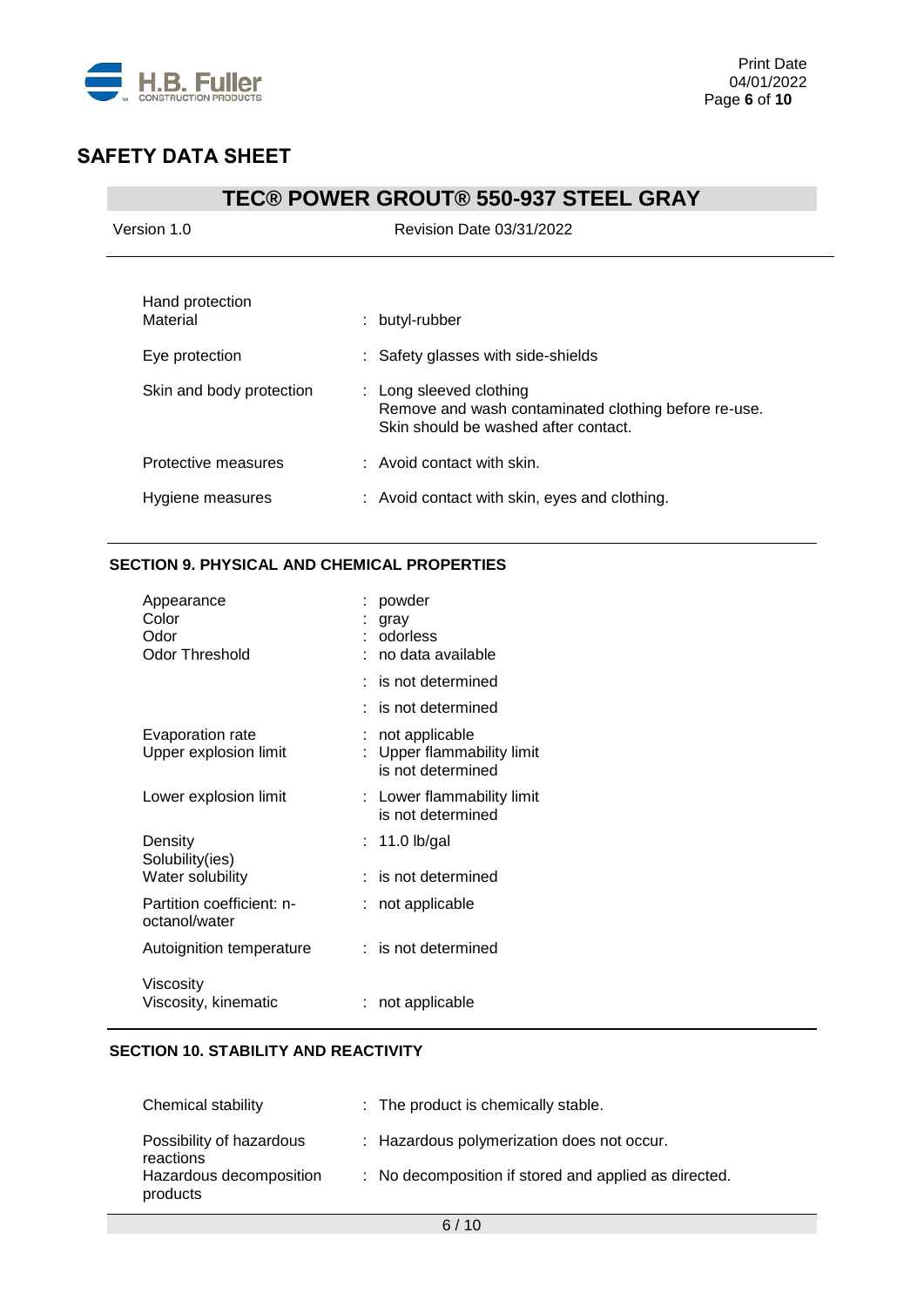

### **TEC® POWER GROUT® 550-937 STEEL GRAY**

Version 1.0 Revision Date 03/31/2022

### **SECTION 11. TOXICOLOGICAL INFORMATION**

#### **Acute toxicity**

No data available

### **Skin corrosion/irritation**

No data available

#### **Serious eye damage/eye irritation**

No data available

#### **Respiratory or skin sensitization**

No data available

#### **Germ cell mutagenicity**

No data available

#### **Carcinogenicity**

No data available

#### **Reproductive toxicity**

No data available

#### **STOT-single exposure**

No data available

#### **STOT-repeated exposure**

No data available

### **Aspiration toxicity**

No data available

#### **SECTION 12. ECOLOGICAL INFORMATION**

#### **Ecotoxicity**

No data available **Persistence and degradability**

No data available **Bioaccumulative potential**

**Mobility in soil**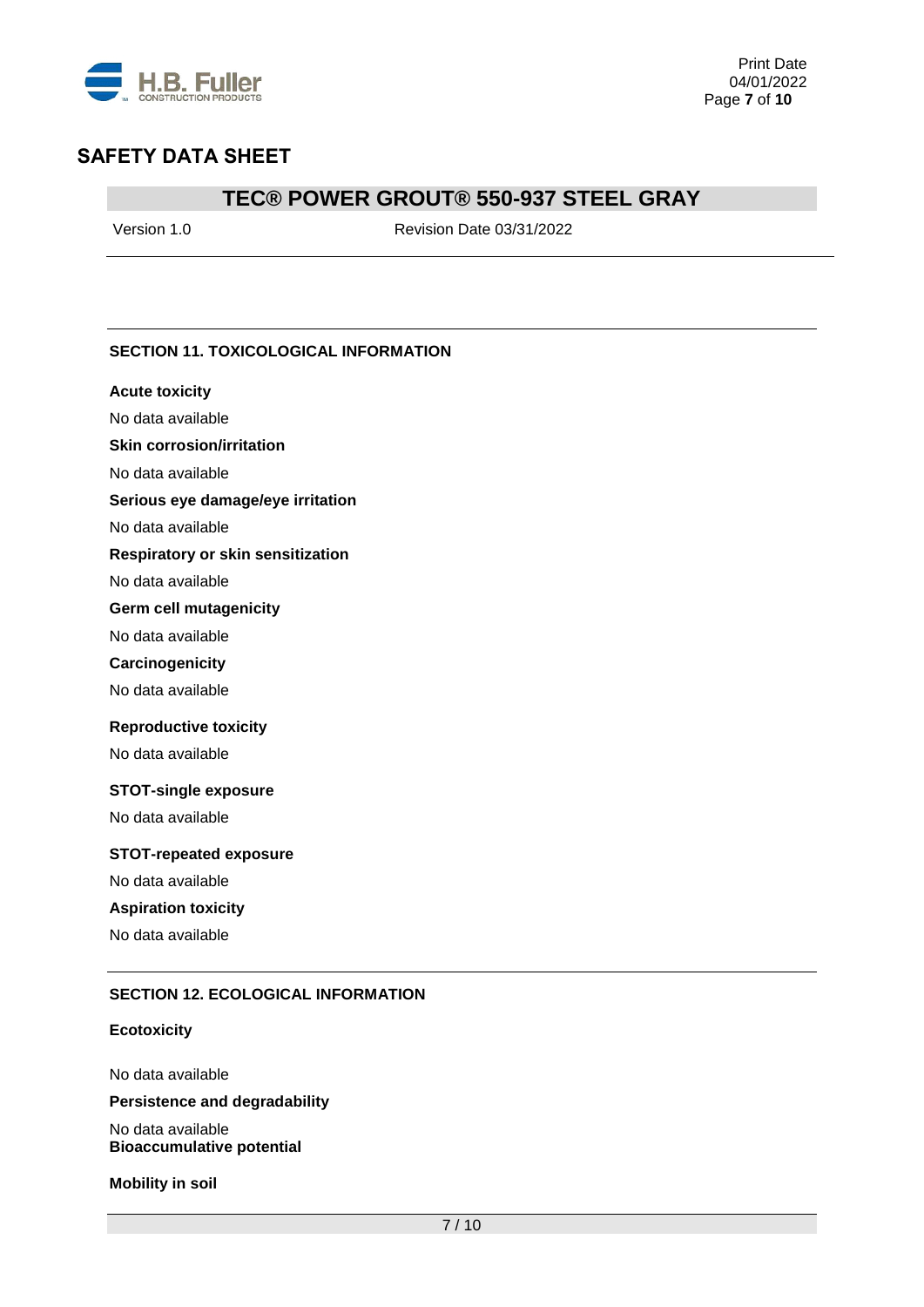

### **TEC® POWER GROUT® 550-937 STEEL GRAY**

Version 1.0 Revision Date 03/31/2022

### No data available

#### **Other adverse effects**

No data available

### **SECTION 13. DISPOSAL CONSIDERATIONS**

#### **Disposal methods**

Waste from residues : To the best of our knowledge, this product does not meet the definition of hazardous waste under the U.S. EPA Hazardous Waste Regulations 40 CFR 261. Disposal via incineration at an approved facility is recommended, as industry best practice. Consult state, local or provincial authorities for more restrictive requirements. The hazard and precautionary statements displayed on the label also apply to any residues left in the container.

#### **SECTION 14. TRANSPORT INFORMATION**

#### **International Regulations**

#### **UNRTDG**

Not regulated as a dangerous good

#### **IATA-DGR**

Not regulated as a dangerous good

#### **IMDG-Code**

Not regulated as a dangerous good

#### **Transport in bulk according to Annex II of MARPOL 73/78 and the IBC Code**

Not applicable for product as supplied.

#### **Domestic regulation**

**49 CFR** Not regulated as a dangerous good

### **SECTION 15. REGULATORY INFORMATION**

| SARA 311/312 Hazards | : Carcinogenicity                                            |
|----------------------|--------------------------------------------------------------|
|                      | Specific target organ toxicity (single or repeated exposure) |
|                      | Skin corrosion or irritation                                 |
|                      | Serious eye damage or eye irritation                         |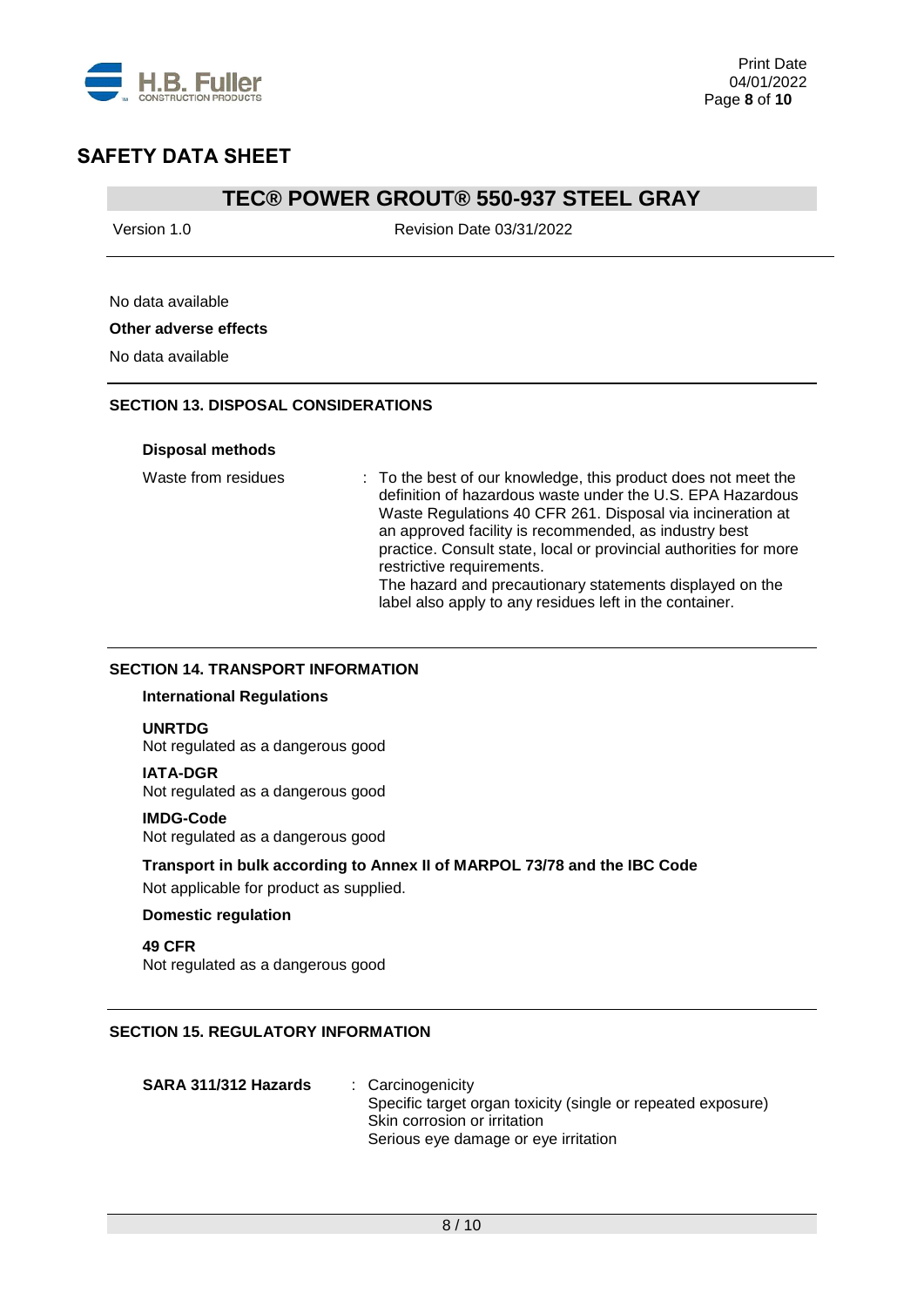

| <b>TEC® POWER GROUT® 550-937 STEEL GRAY</b> |                                                                                                                                                                                                                                               |  |  |
|---------------------------------------------|-----------------------------------------------------------------------------------------------------------------------------------------------------------------------------------------------------------------------------------------------|--|--|
| Version 1.0                                 | <b>Revision Date 03/31/2022</b>                                                                                                                                                                                                               |  |  |
|                                             |                                                                                                                                                                                                                                               |  |  |
| <b>SARA 302</b>                             | : This material does not contain any components with a section 302<br>EHS TPQ.                                                                                                                                                                |  |  |
| <b>SARA 313</b>                             | : This material does not contain any chemical components with known<br>CAS numbers that exceed the threshold (De Minimis) reporting levels<br>established by SARA Title III, Section 313.                                                     |  |  |
| <b>Clean Air Act</b>                        |                                                                                                                                                                                                                                               |  |  |
| Air Act Section 112 (40 CFR 61).            | This product does not contain any hazardous air pollutants (HAP), as defined by the U.S. Clean                                                                                                                                                |  |  |
| <b>US State Regulations</b>                 |                                                                                                                                                                                                                                               |  |  |
| <b>California Prop 65</b>                   | Please contact Supplier for more information.                                                                                                                                                                                                 |  |  |
| <b>TSCA</b>                                 | The ingredients of this product are reported in the following inventories:<br>All substances listed as active on the TSCA inventory                                                                                                           |  |  |
| <b>DSL</b>                                  | All components of this product are on the Canadian DSL<br>Inventories LegendTSCA (USA), DSL (Canada), REACH(Europe), AIIC (Australia), NZIoC (New<br>Zealand), ENCS (Japan), KECI (Korea), PICCS (Philippines), IECSC (China), TWINV (Taiwan) |  |  |

### **SECTION 16. OTHER INFORMATION**

Prepared by: Global Regulatory Office - phone: 1-651-236-5842 - email: msds.request@hbfuller.com